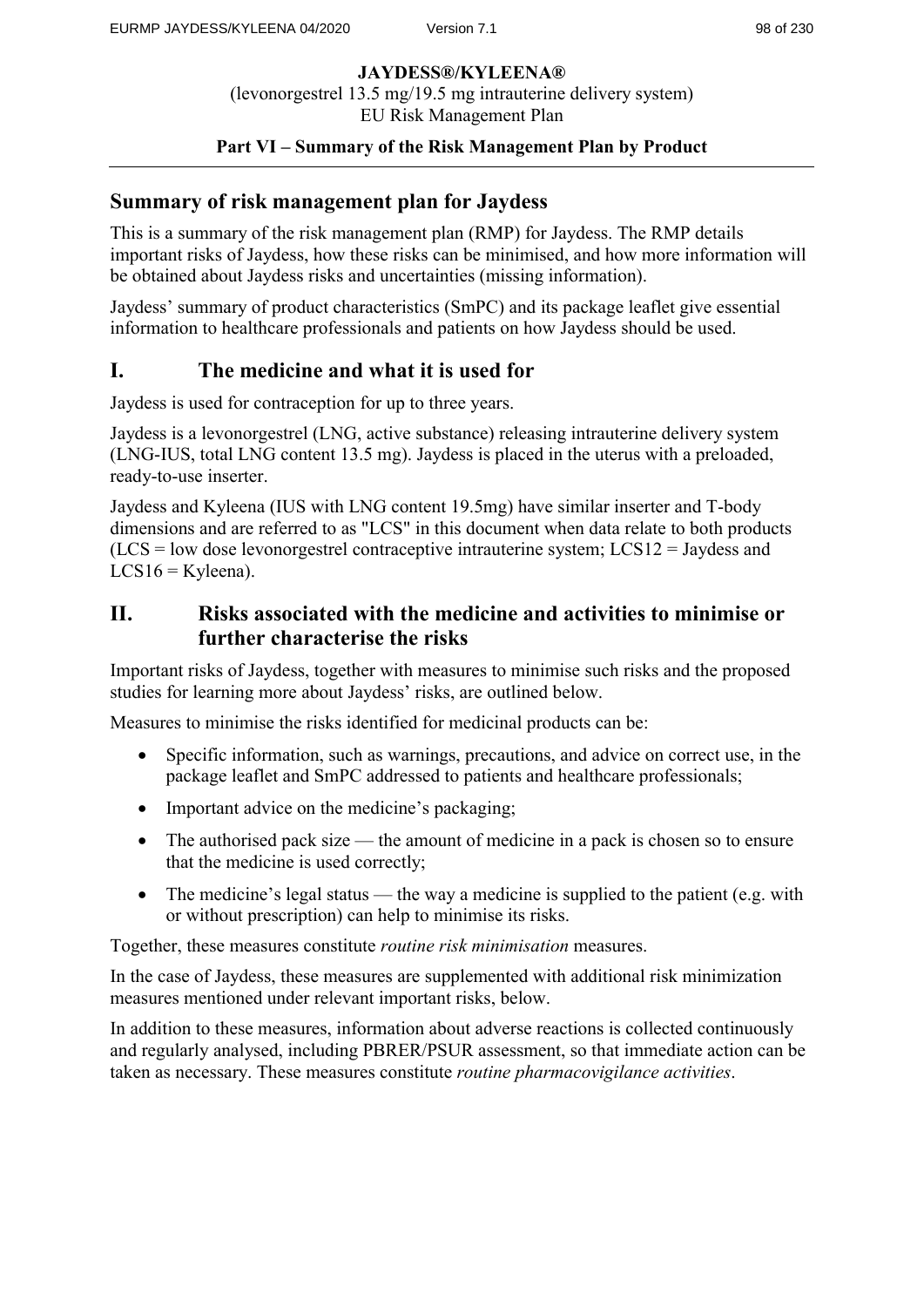## **Part VI – Summary of the Risk Management Plan by Product**

# **II.A. List of important risks and missing information**

Important risks of Jaydess are risks that need special risk management activities to further investigate or minimise the risk, so that the medicinal product can be safely used. Important risks can be regarded as identified or potential. Identified risks are concerns for which there is sufficient proof of a link with the use of Jaydess. Potential risks are concerns for which an association with the use of this medicine is possible based on available data, but this association has not been established yet and needs further evaluation. Missing information refers to information on the safety of the medicinal product that is currently missing and needs to be collected (e.g. on the long-term use of the medicine).

| List of important risks and missing information for Jaydess |                                                                                                                                                           |
|-------------------------------------------------------------|-----------------------------------------------------------------------------------------------------------------------------------------------------------|
| Important identified risks                                  | Pelvic inflammatory disease<br>Ectopic pregnancy<br>Uterine perforation<br>Unintended pregnancy with Jaydess in situ<br>Expulsion                         |
| Important potential risks                                   | Potential for medication error<br>Potential for off-label use in indications other than contraception<br>Potential of use beyond approved duration of use |
| Missing information                                         | None identified                                                                                                                                           |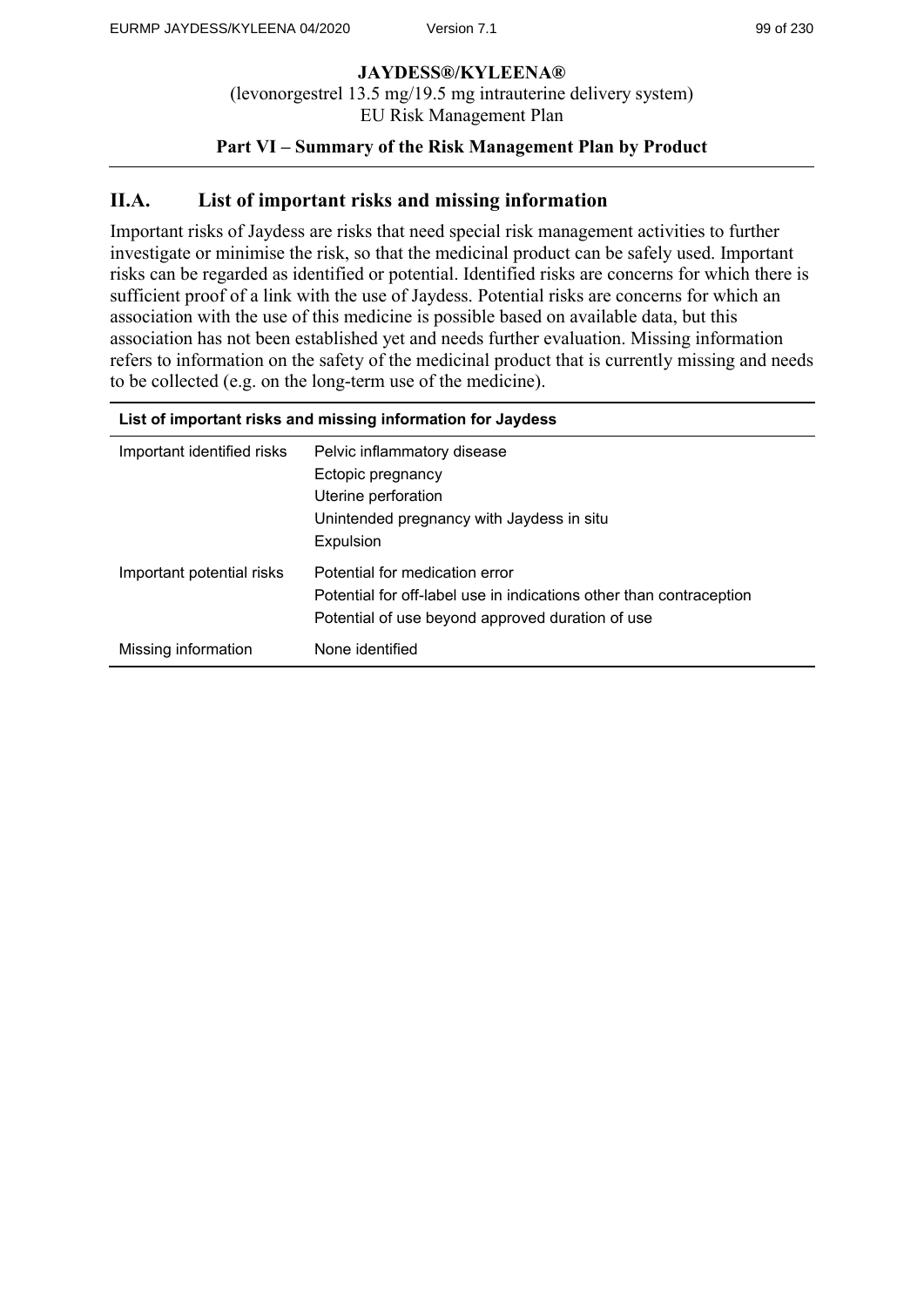# **Part VI – Summary of the Risk Management Plan by Product**

# **II.B. Summary of important risks**

| Important identified risk: Pelvic inflammatory disease (PID) |                                                                                                                                                                                                                                             |
|--------------------------------------------------------------|---------------------------------------------------------------------------------------------------------------------------------------------------------------------------------------------------------------------------------------------|
| Evidence for linking the<br>risk to the medicine             | As with other intrauterine contraceptives there is an increased risk of<br>pelvic inflammatory disease (PID) at the time of placement and during<br>the first weeks after the placement (clinical trial evidence,<br>epidemiological data). |
| Risk factors and risk<br>groups                              | The risk of PID is increased in women with sexually-transmitted<br>infections, women who have multiple sexual partners and women who<br>have had PID in the past.                                                                           |
| Risk minimisation<br>measures                                | <b>Routine risk minimization measures:</b><br>SmPC: Section 4.2, 4.3, 4.4, 4.8<br>PIL: Section 2, 4<br><b>Additional risk minimisation measures:</b><br>None                                                                                |
| Additional<br>pharmacovigilance<br>activities                | EURAS-LCS12<br>See Section II.C of this summary for an overview of the post-<br>authorisation development plan.                                                                                                                             |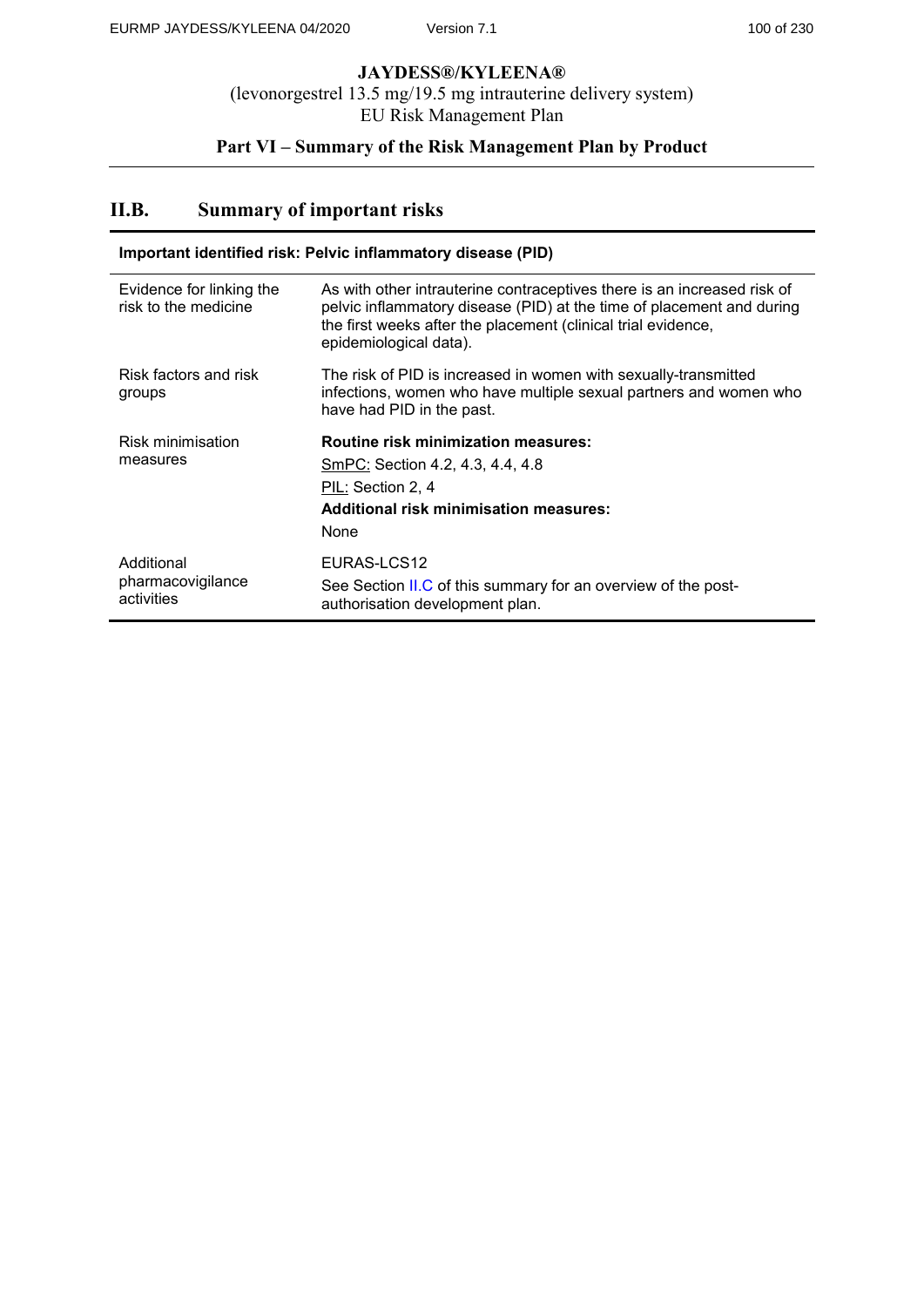# **Part VI – Summary of the Risk Management Plan by Product**

### **Important identified risk: Ectopic pregnancy**

| Evidence for linking the<br>risk to the medicine | Jaydess is very effective in preventing pregnancy. The absolute risk of<br>ectopic pregnancy in LCS (LCS12/Jaydess and LCS16/Kyleena) users<br>is low. However, when pregnancy occurs with LCS in situ, the<br>pregnancy is more likely to be ectopic than in women who become<br>pregnant without LCS in place. This is a risk which is common to all<br>intrauterine contraceptives when contraceptive failure occurs (clinical<br>trial evidence, observational study evidence). About half of the<br>unintended pregnancies with LCS are ectopic pregnancies. |
|--------------------------------------------------|-------------------------------------------------------------------------------------------------------------------------------------------------------------------------------------------------------------------------------------------------------------------------------------------------------------------------------------------------------------------------------------------------------------------------------------------------------------------------------------------------------------------------------------------------------------------|
| Risk factors and risk<br>groups                  | The observed frequencies of ectopic pregnancy for LCS in subgroup<br>analyses including age, parity and BMI gave no evidence for a higher<br>incidence in any of the subgroups studied. Some of the subgroups<br>were too small for a conclusive assessment.                                                                                                                                                                                                                                                                                                      |
|                                                  | Risk factors for ectopic pregnancy in general: Women with a previous<br>history of ectopic pregnancy, tubal surgery or pelvic infection carry a<br>higher risk of ectopic pregnancy. Age, smoking, prior abortions, prior<br>PID, prior history of tubal surgery or infertility are associated with a<br>higher risk. In adolescents, prior PID and gonorrhoea/ chlamydia<br>trachomatis infection are the more important risk factors                                                                                                                            |
| Risk minimisation                                | <b>Routine risk minimization measures:</b>                                                                                                                                                                                                                                                                                                                                                                                                                                                                                                                        |
| measures                                         | SmPC: Section 4.4, 4.6, 4.8                                                                                                                                                                                                                                                                                                                                                                                                                                                                                                                                       |
|                                                  | PIL: Section 2                                                                                                                                                                                                                                                                                                                                                                                                                                                                                                                                                    |
|                                                  | <b>Additional risk minimisation measures:</b>                                                                                                                                                                                                                                                                                                                                                                                                                                                                                                                     |
|                                                  | <b>Education material</b>                                                                                                                                                                                                                                                                                                                                                                                                                                                                                                                                         |
| Additional                                       | EURAS-LCS12                                                                                                                                                                                                                                                                                                                                                                                                                                                                                                                                                       |
| pharmacovigilance<br>activities                  | See Section II.C of this summary for an overview of the post-<br>authorisation development plan.                                                                                                                                                                                                                                                                                                                                                                                                                                                                  |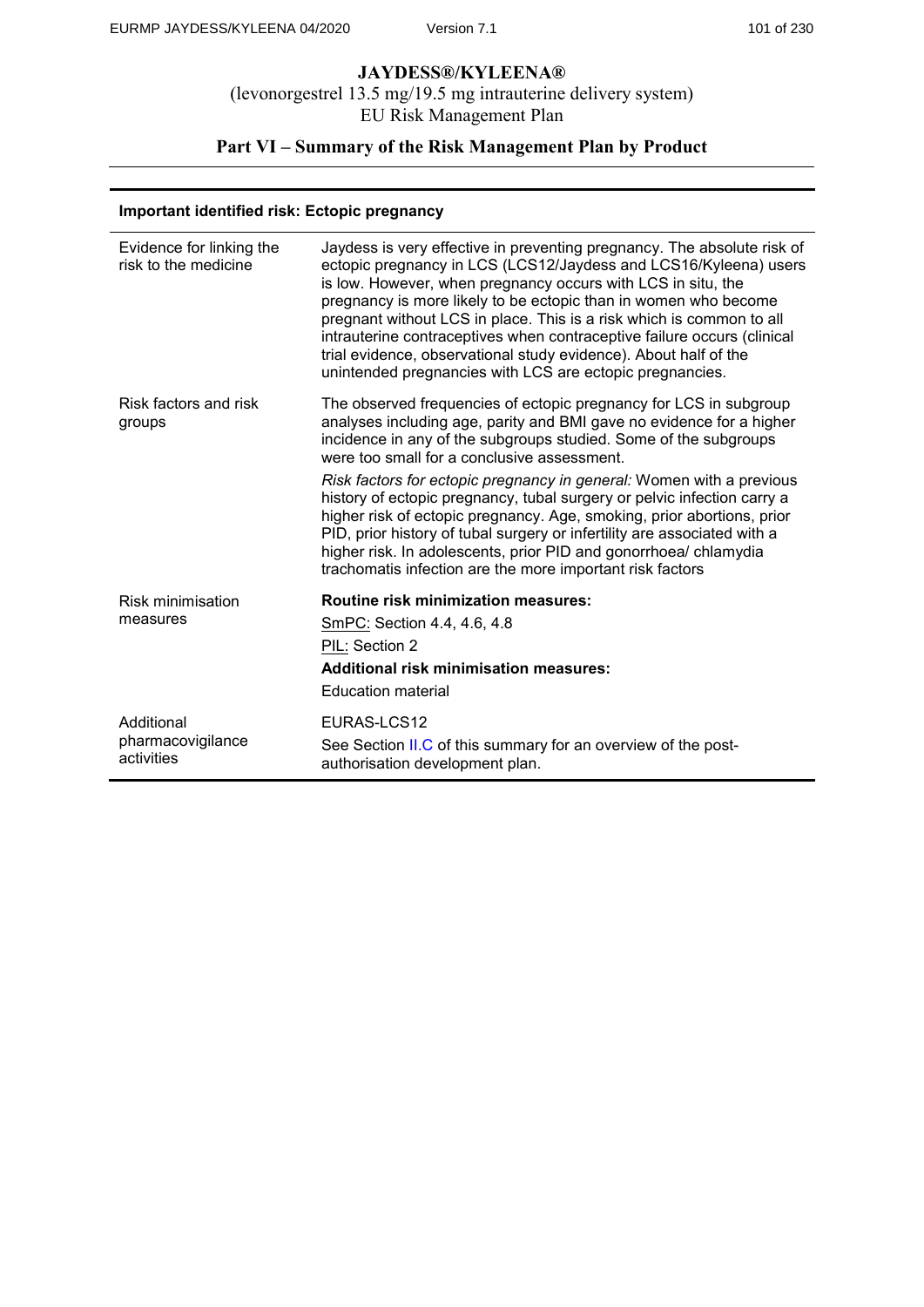# **Part VI – Summary of the Risk Management Plan by Product**

### **Important identified risk: Uterine perforation**

| Evidence for linking the<br>risk to the medicine | Uterine perforation may occur with the use of all types of intrauterine<br>contraceptives, including LNG-IUS (clinical trial evidence,<br>observational study evidence).                                                                        |
|--------------------------------------------------|-------------------------------------------------------------------------------------------------------------------------------------------------------------------------------------------------------------------------------------------------|
| Risk factors and risk<br>groups                  | The risk of uterine perforation is increased in women who are<br>breastfeeding at time of insertion, or have given birth up to 36 weeks<br>before insertion. The risk of perforation may be increased in women<br>with fixed retroverted uterus |
| Risk minimisation<br>measures                    | Routine risk minimization measures:<br>SmPC: Section 4.2, 4.3, 4.4, 4.8<br>PIL: Section 2, 4<br><b>Additional risk minimisation measures:</b><br>None                                                                                           |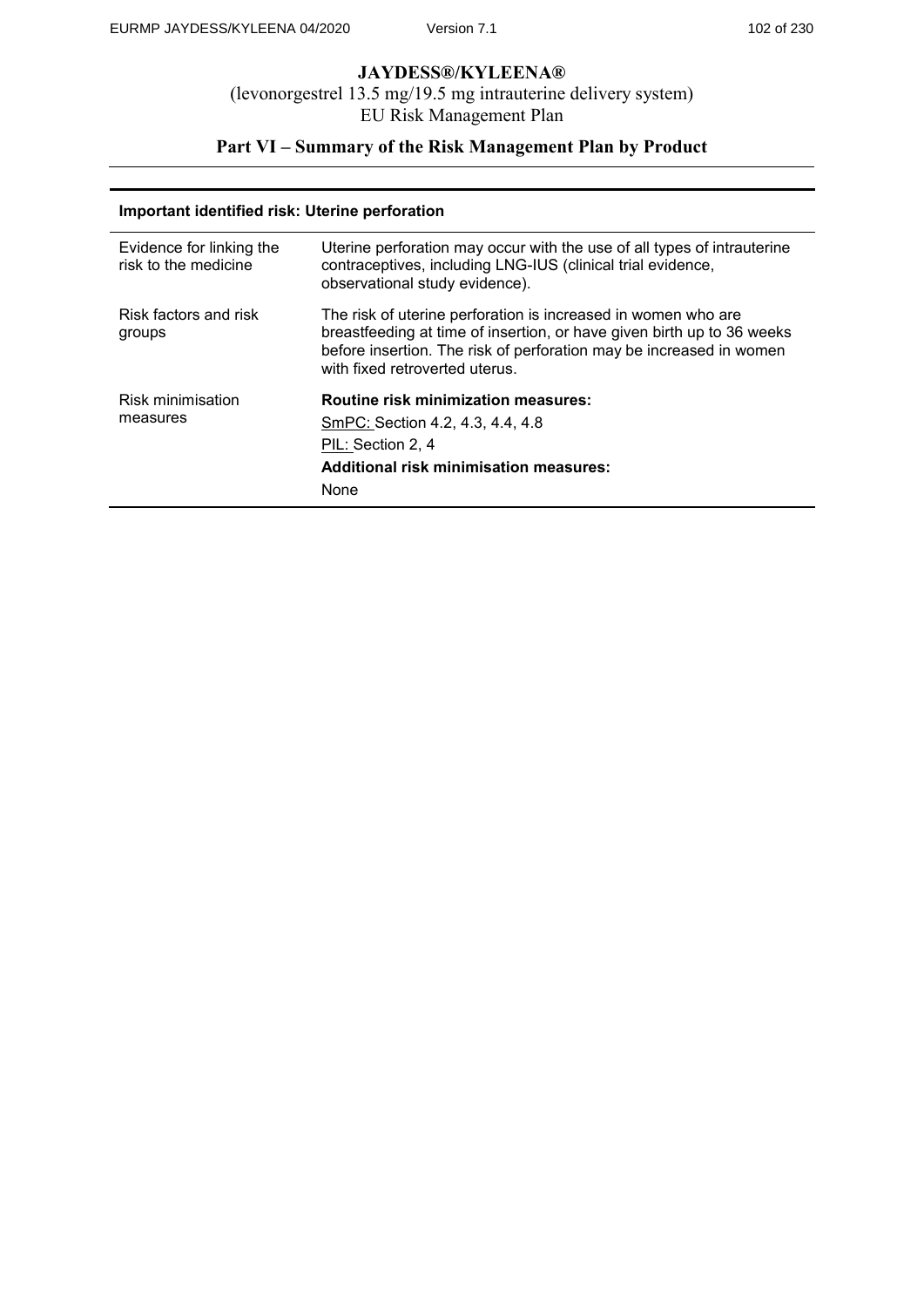# **Part VI – Summary of the Risk Management Plan by Product**

### **Important identified risk: Unintended pregnancy with Jaydess in situ**

| Evidence for linking the<br>risk to the medicine | Jaydess is very effective in preventing pregnancy. The nature of the<br>risk is related to the presence of an intrauterine foreign body (risk of<br>spontaneous abortion, premature labor). This is a risk which is<br>common to all pregnancies occurring with intrauterine contraceptives<br>(clinical trial evidence, observational study evidence and spontaneous<br>post-marketing reporting).                                                                          |
|--------------------------------------------------|------------------------------------------------------------------------------------------------------------------------------------------------------------------------------------------------------------------------------------------------------------------------------------------------------------------------------------------------------------------------------------------------------------------------------------------------------------------------------|
| Risk factors and risk<br>groups                  | In the clinical trials with LCS, no differences were noted for subgroup<br>analyses by age, parity and BMI. For some of the subgroup analyses<br>the size of the subgroups was too small to allow for detection of<br>differences in PI (Pearl Index).<br>Incorrect position of the IUS (or partial or complete expulsion, uterine<br>perforation) may decrease the effectiveness of LCS.                                                                                    |
|                                                  | Risk factors for spontaneous abortion in general: The risk of<br>spontaneous abortion increases with maternal age and varies with<br>obstetric history, e.g. women whose only or last pregnancy ended in<br>early pregnancy loss are at increased risk of miscarriage. Women with<br>uterine abnormalities including congenital anomalies or e.g. uterine<br>leiomyoma, autoimmune and endocrine disorders, thrombophilia are<br>at increased risk for early pregnancy loss. |
|                                                  | Risk factors for preterm delivery in general: Risk factors for preterm<br>delivery include e.g. previous preterm delivery, first-trimester bleeding,<br>low education, previous medical condition and new medical condition<br>or health problem during pregnancy.                                                                                                                                                                                                           |
| <b>Risk minimisation</b><br>measures             | <b>Routine risk minimization measures:</b><br>SmPC: Section 4.4, 4.6<br>PIL: Section 2<br><b>Additional risk minimisation measures:</b><br>None                                                                                                                                                                                                                                                                                                                              |
| Additional<br>pharmacovigilance<br>activities    | EURAS-LCS12<br>See Section II.C of this summary for an overview of the post-<br>authorisation development plan.                                                                                                                                                                                                                                                                                                                                                              |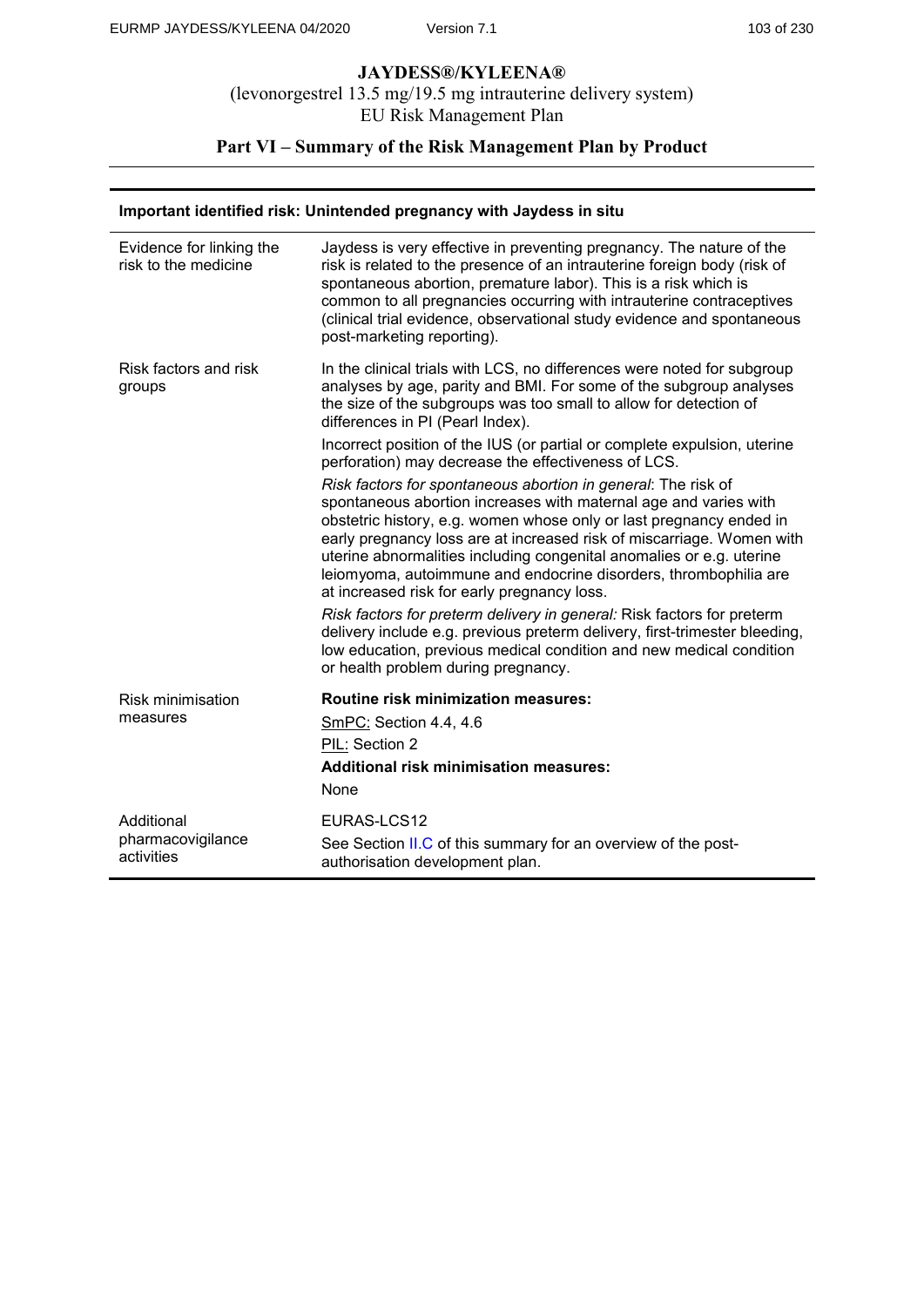# **Part VI – Summary of the Risk Management Plan by Product**

### **Important identified risk: Expulsion**

| Evidence for linking the<br>risk to the medicine | Expulsion may occur with the use of all types of intrauterine<br>contraceptives (IUCs), including Jaydess (clinical trial evidence,<br>known for class).                                                                                                                                                                                                                     |
|--------------------------------------------------|------------------------------------------------------------------------------------------------------------------------------------------------------------------------------------------------------------------------------------------------------------------------------------------------------------------------------------------------------------------------------|
| Risk factors and risk<br>groups                  | The expulsion rate was low regardless of age or parity. Generally,<br>more partial and total expulsions occurred in parous than in<br>nulliparous women.<br>IUD expulsion in general: The risk of expulsion is somewhat increased<br>when an IUD is inserted immediately post partum ("post-placental"),<br>and significantly increased >48 hours to 4 weeks after delivery. |
| Risk minimisation<br>measures                    | <b>Routine risk minimization measures:</b><br>SmPC: Section 4.2, 4.4, 4.8<br>PIL: Section 2, 4<br><b>Additional risk minimisation measures:</b><br>None                                                                                                                                                                                                                      |

### **Important potential risk: Potential for medication error**

| Evidence for linking the<br>risk to the medicine | Mirena and LCS16/Kyleena are approved for 5 years of use.<br>LCS12/Jaydess is approved for 3 years of use. Each brand of LNG-<br>IUS can be identified by its specific features. An incorrect decision on<br>treatment continuation or IUS removal/replacement could theoretically<br>occur in situations where the type of LNG-IUS that was inserted some<br>years ago is not (no longer) known to the user or health care provider. |
|--------------------------------------------------|---------------------------------------------------------------------------------------------------------------------------------------------------------------------------------------------------------------------------------------------------------------------------------------------------------------------------------------------------------------------------------------------------------------------------------------|
| Risk factors and risk<br>groups                  | Not applicable                                                                                                                                                                                                                                                                                                                                                                                                                        |
| <b>Risk minimisation</b><br>measures             | Routine risk minimization measures:<br>SmPC: Section 3, 4.1, 4.2<br><b>Additional risk minimisation measures:</b><br>Educational material and patient reminder card                                                                                                                                                                                                                                                                   |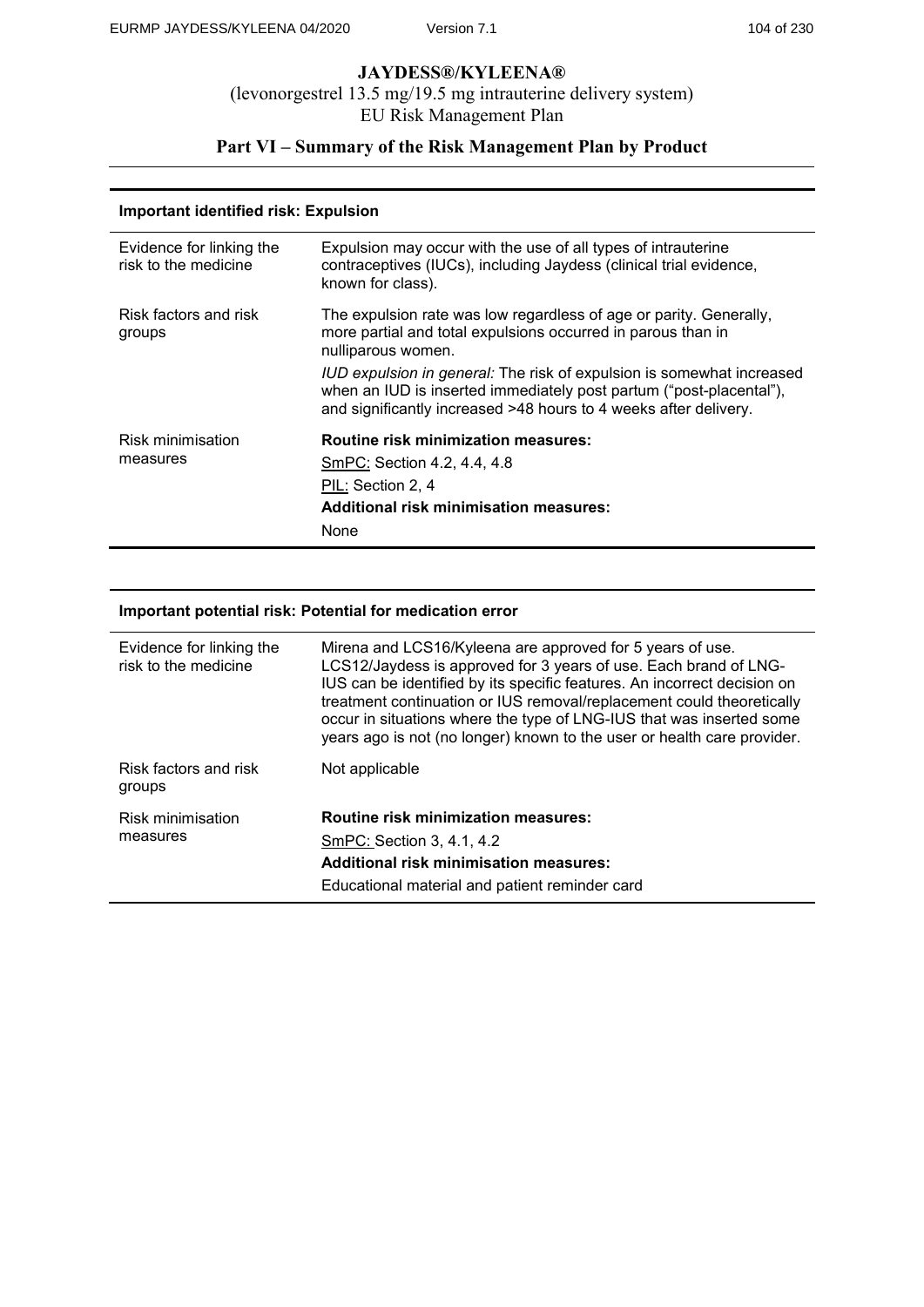# **Part VI – Summary of the Risk Management Plan by Product**

#### **Important potential risk: Potential for off-label use in indications other than contraception**

| Evidence for linking the<br>risk to the medicine | LCS12/Jaydess or LCS16/Kyleena have not been studied in<br>indications other than contraception. Off-label use of LCS12/Jaydess<br>and LCS16/Kyleena in other indications Mirena is approved for (e.g.<br>idiopathic menorrhagia, protection from endometrial hyperplasia<br>during estrogen replacement therapy) might occur but is expected to<br>be low, since an effective treatment in the form of Mirena is available. |
|--------------------------------------------------|------------------------------------------------------------------------------------------------------------------------------------------------------------------------------------------------------------------------------------------------------------------------------------------------------------------------------------------------------------------------------------------------------------------------------|
| Risk factors and risk<br>groups                  | Not applicable                                                                                                                                                                                                                                                                                                                                                                                                               |
| Risk minimisation<br>measures                    | <b>Routine risk minimization measures:</b><br>SmPC: Clearly mentions approved indication<br><b>Additional risk minimisation measures:</b><br>None                                                                                                                                                                                                                                                                            |
| Additional<br>pharmacovigilance<br>activities    | EURAS-LCS12<br>DUS for Jaydess<br>See Section II.C of this summary for an overview of the post-<br>authorisation development plan.                                                                                                                                                                                                                                                                                           |

#### **Important potential risk: Potential of use beyond approved duration of use**

| Evidence for linking the<br>risk to the medicine | The efficacy of LCS12/Jaydess has been demonstrated for a full<br>period of 3 years. Mirena and LCS16/Kyleena are approved for 5<br>years. Intentional use of LCS12/Jaydess for longer than the approved<br>duration of use might occur but the risk is estimated as low, given that<br>the duration of use is clearly stated in the Product Label. |
|--------------------------------------------------|-----------------------------------------------------------------------------------------------------------------------------------------------------------------------------------------------------------------------------------------------------------------------------------------------------------------------------------------------------|
| Risk factors and risk<br>groups                  | Not applicable                                                                                                                                                                                                                                                                                                                                      |
| Risk minimisation<br>measures                    | <b>Routine risk minimization measures:</b>                                                                                                                                                                                                                                                                                                          |
|                                                  | <b>SmPC:</b> Clearly mentions duration of use                                                                                                                                                                                                                                                                                                       |
|                                                  | <b>Additional risk minimisation measures:</b>                                                                                                                                                                                                                                                                                                       |
|                                                  | None                                                                                                                                                                                                                                                                                                                                                |
| Additional<br>pharmacovigilance<br>activities    | EURAS-LCS12                                                                                                                                                                                                                                                                                                                                         |
|                                                  | <b>DUS for Jaydess</b>                                                                                                                                                                                                                                                                                                                              |
|                                                  | See Section II.C of this summary for an overview of the post-<br>authorisation development plan.                                                                                                                                                                                                                                                    |